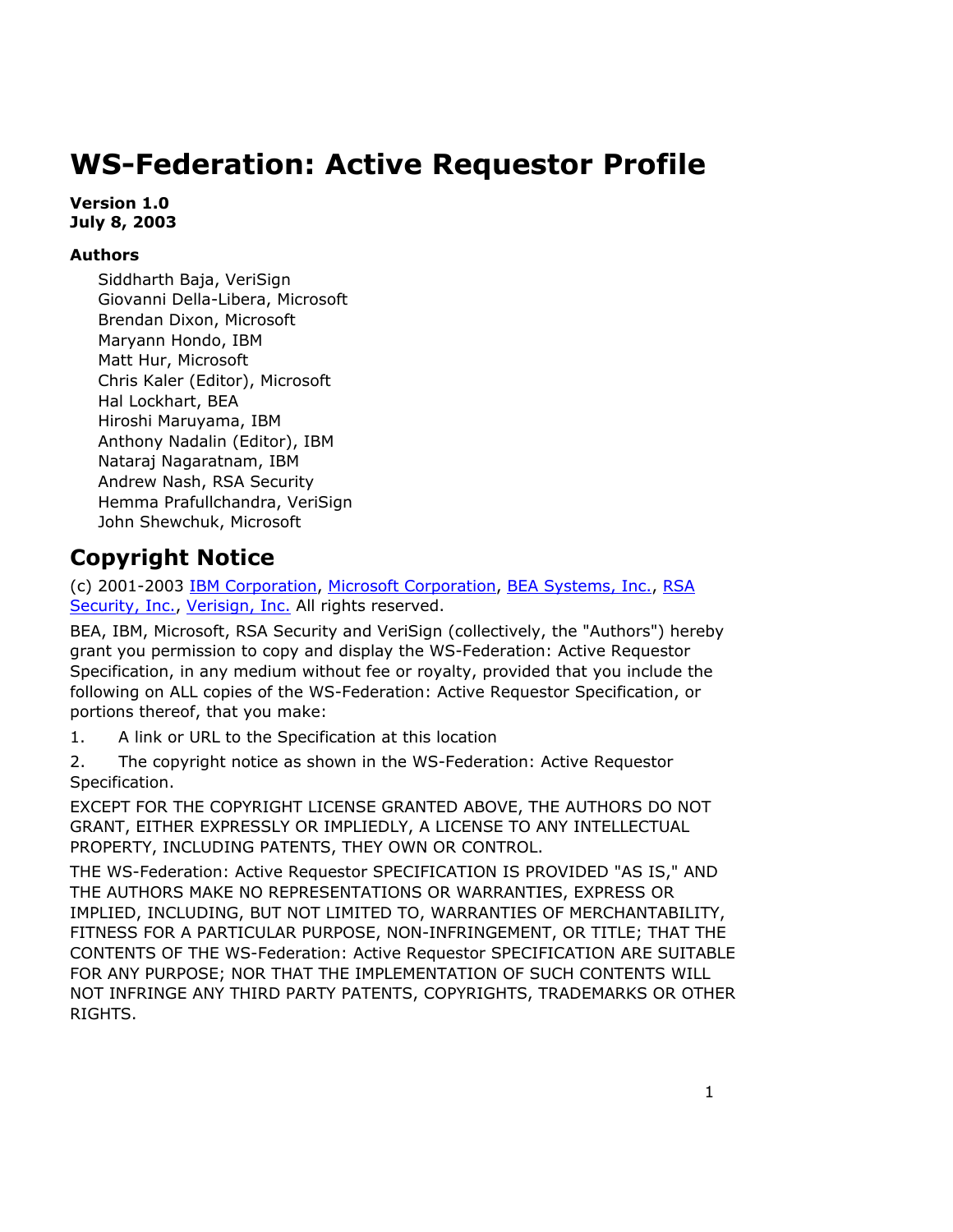THE AUTHORS WILL NOT BE LIABLE FOR ANY DIRECT, INDIRECT, SPECIAL, INCIDENTAL OR CONSEQUENTIAL DAMAGES ARISING OUT OF OR RELATING TO ANY USE OR DISTRIBUTION OF THE WS-Federation: Active Requestor SPECIFICATION.

The WS-Federation: Active Requestor Specification may change before final release and you are cautioned against relying on the content of this specification.

The name and trademarks of the Authors may NOT be used in any manner, including advertising or publicity pertaining to the Specification or its contents without specific, written prior permission. Title to copyright in the WS-Federation: Active Requestor Specification will at all times remain with the Authors.

No other rights are granted by implication, estoppel or otherwise.

# **Abstract**

This specification defines how the cross trust realm identity, authentication and authorization federation mechanisms defined in WS-Federation are used by active requestors such as SOAP-enabled applications.

# **Modular Architecture**

By using the XML, SOAP and WSDL extensibility models, the WS\* specifications are designed to be composed with each other to provide a rich Web services environment. WS-Federation: Active Requestor by itself does not provide a complete security solution for Web services. WS-Federation: Active Requestor is a building block that is used in conjunction with other Web service and application-specific protocols to accommodate a wide variety of security models.

# **Status**

This WS-Federation Active Requestor Specification is an initial public draft release and is provided for review and evaluation only. BEA, IBM, Microsoft, RSA Security and VeriSign hope to solicit your contributions and suggestions in the near future. BEA, IBM, Microsoft, RSA Security and VeriSign make no warrantees or representations regarding the specifications in any manner whatsoever

# **Table of Contents**

- 1. Introduction
- 1.1. Goals and Requirements
- 1.1.1 Requirements
- 1.1.2. Non-Goals
- 1.2. Notational Conventions
- 1.3. Namespaces
- 1.5. Terminology
- 2. Model
- 3.1. Sign-On
- 3.2. Sign-Out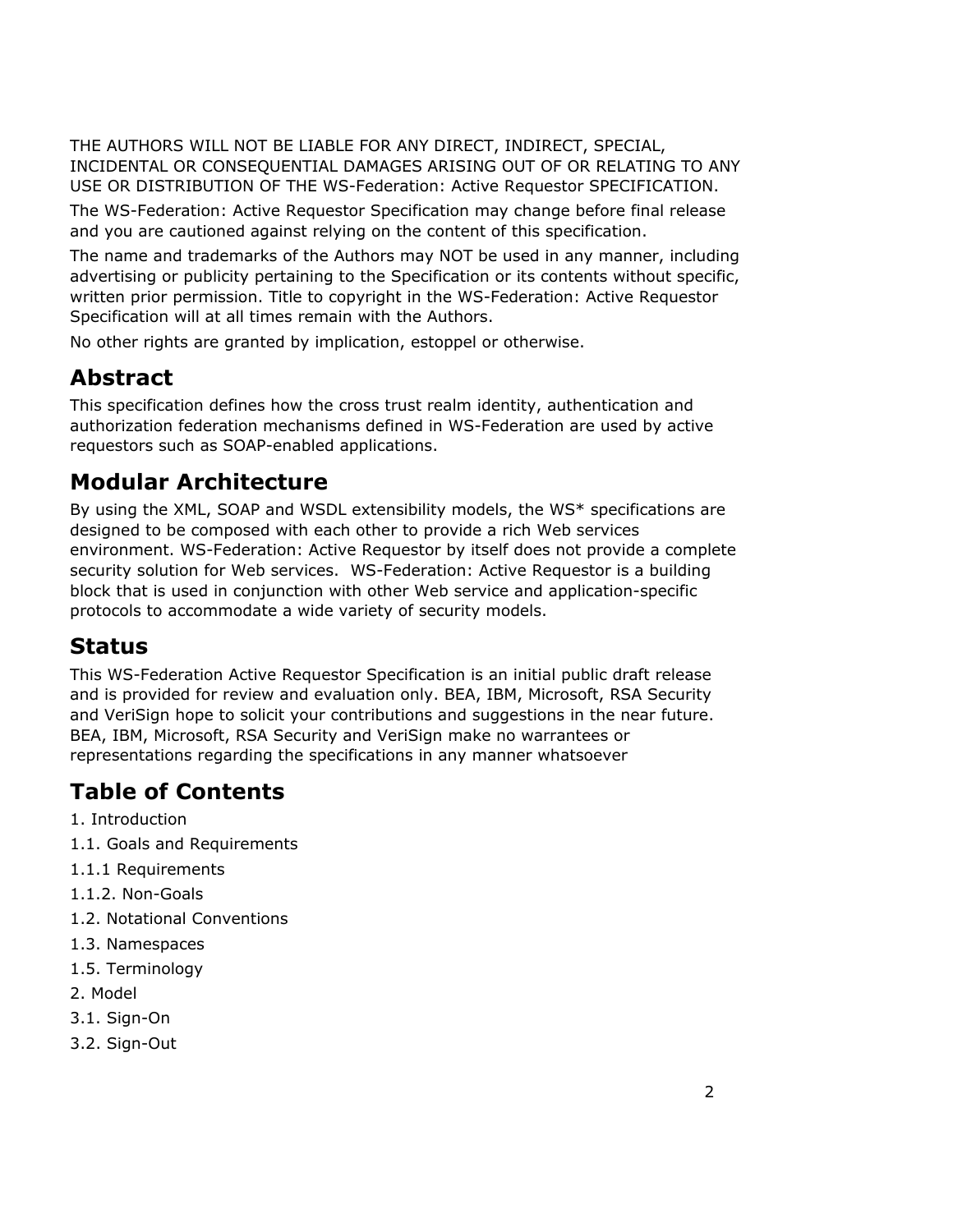- 3.3. Attributes
- 3.4. Pseudonyms
- 4. Syntax
- 4.2. Requesting Security Tokens
- 4.3. Returning Security Tokens
- 4.4. Sign-Out Syntax
- 4.5. Attribute Requests
- 4.6. Pseudonym Requests
- 5. Detailed Example
- 6. Additional Examples
- 6.1. No Resource STS
- 6.2. 3rd-Party STS
- 6.3. Delegated Resource Access
- 7. Security Tokens
- 7.1. X.509v3
- 7.2. Kerberos
- 7.3. XrML
- 7.4. SAML
- 8. Error Handling
- 9. Security Considerations
- 10. Acknowledgements
- 11. References

# **1. Introduction**

The WS-Federation specification defines an integrated model for federating identity, authentication and authorization across different trust realmss. This specification defines how the federation model is applied to active requestors such as SOAP applications.

# **1.1. Goals and Requirements**

The primary goal of this specification is to define mechanisms for federation of identity, authentication, and authorization information as applied to active requestors.

### **1.1.1 Requirements**

The following list identifies the key driving requirements for this specification:

- Enable sharing of identity, authentication, and authorization data between and through active requestors
- Brokering of trust and security token exchange in a active requestor environment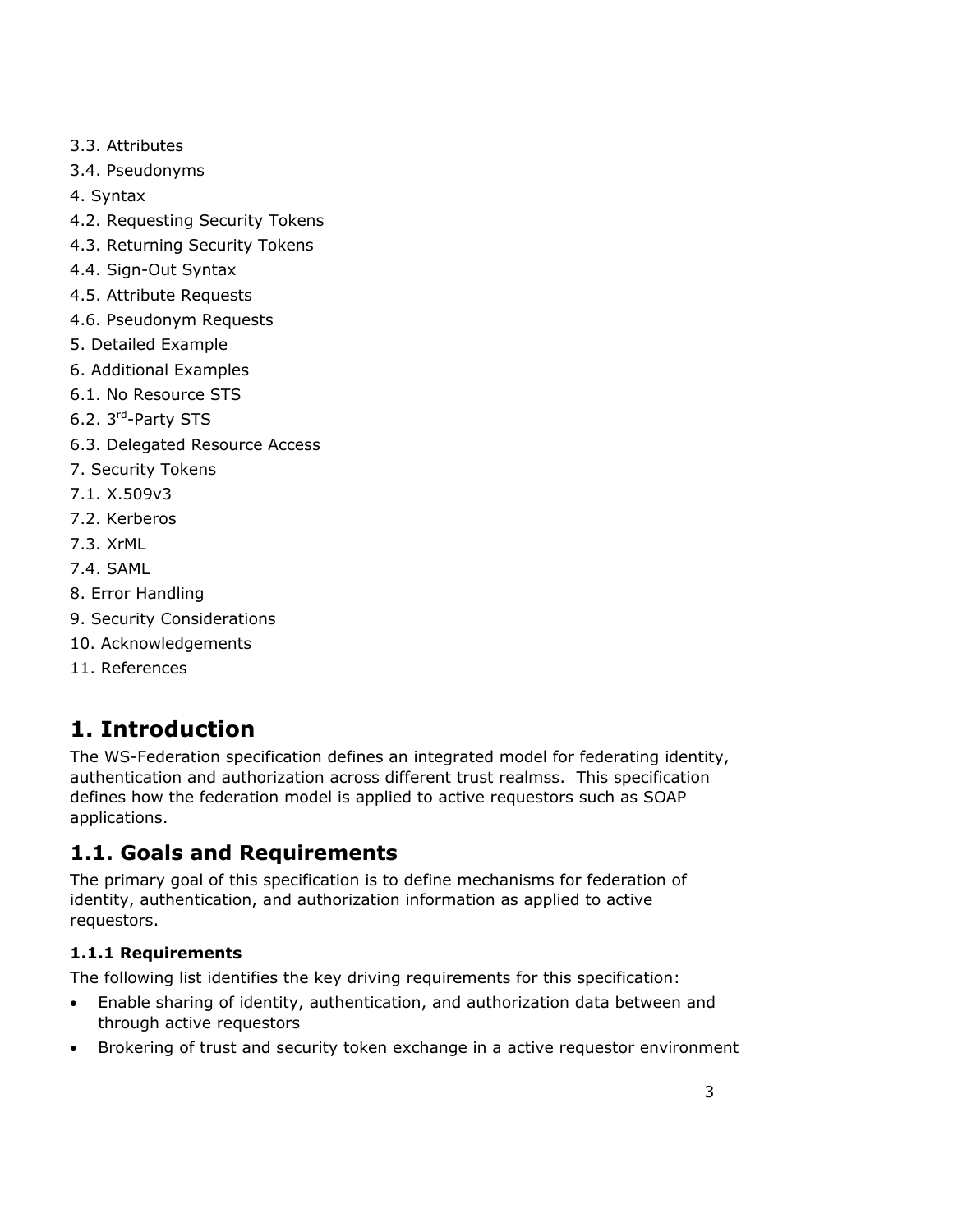• Optional hiding or protection of identity information and other attributes in a active requestor environment

### **1.1.2. Non-Goals**

The following topics are outside the scope of this document:

- Definition of message security or trust establishment/verification protocols
- Specification of new security token formats

### **1.2. Notational Conventions**

The keywords "MUST", "MUST NOT", "REQUIRED", "SHALL", "SHALL NOT", "SHOULD", "SHOULD NOT", "RECOMMENDED", "MAY", and "OPTIONAL" in this document are to be interpreted as described in RFC 2119.

When describing abstract data models, this specification uses the notational convention used by the XML Infoset. Specifically, abstract property names always appear in square brackets (e.g., [some property]).

When describing concrete XML schemas, this specification uses the notational convention of WS-Security. Specifically, each member of an element's [children] or [attributes] property is described using an XPath-like notation (e.g.,

/x:MyHeader/x:SomeProperty/@value1). The use of {any} indicates the presence of an element wildcard  $(\langle xs:any \rangle)$ . The use of  $@$ {any} indicates the presence of an attribute wildcard (<xs:anyAttribute/>).

## **1.3. Namespaces**

The following namespaces are used in this document:

| <b>Prefix</b> | <b>Namespace</b>                              |
|---------------|-----------------------------------------------|
| S             | http://www.w3.org/2002/06/soap-envelope       |
| wsse          | http://schemas.xmlsoap.org/ws/2003/07/secext  |
| wsu           | http://schemas.xmlsoap.org/ws/2002/07/utility |
| wp            | http://schemas.xmlsoap.org/ws/2002/12/policy  |

## **1.4. Terminology**

The following definitions outline the terminology and usage in this specification.

**Active Requestor** – An *active requestor* in a Federation is an application (possibly a Web browser) that is capable of issuing (and receiving) SOAP messages such as those described in WS-Security and WS-Trust.

**Claim** – A *claim* is a declaration made by an entity (e.g. name, identity, key, group, privilege, capability, attribute, etc).

**Security Token** – A *security token* represents a collection of claims.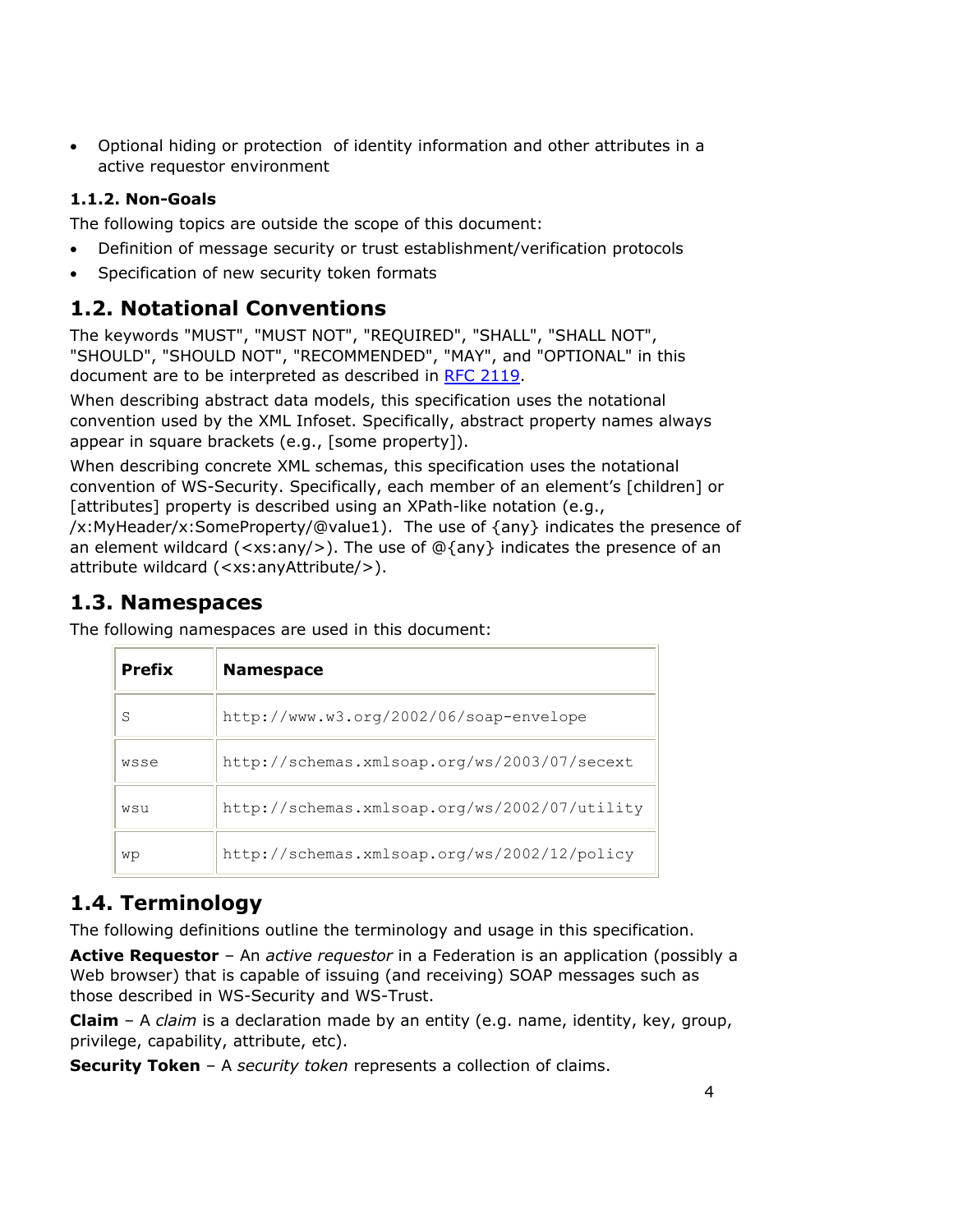**Signed Security Token** – A *signed security token* is a security token that is asserted and cryptographically signed by a specific authority (e.g. an X.509 certificate or a Kerberos ticket)

**Proof-of-Possession Token** – A *proof-of-possession token* is a security token that contains data that a sending party can use to demonstrate proof-of-possession. Typically, although not exclusively, the proof-of-possession information is encrypted with a key known only to the sender and recipient parties.

**Digest** – A *digest* is a cryptographic checksum of an octet stream.

**Signature** - A *signature* is a value computed with a cryptographic algorithm and bound to data in such a way that intended recipients of the data can use the signature to verify that the data has not been altered since it was signed by the signer.

**Security Token Service (STS)** - A *security token service* is a Web service that issues security tokens (see WS-Security and WS-Trust). That is, an STS makes claims based on evidence, to entities that trust the STS. To communicate trust, one service requires proof, such as a security token or set of security tokens, and issues a security token with its own trust statement (note that for some security token formats this can just be a re-issuance or co-signature on the original token). This forms the basis of trust brokering.

**Trust** - *Trust* is the characteristic that one entity is willing to rely upon a second entity to execute a set of actions and/or to make set of assertions about a set of subjects and/or scopes in a way that is expected.

**Trust Domain/Realm** - A *Trust DomainRealm* is a security space in which the target of a request can determine whether particular sets of credentials from a source satisfy the relevant security policies of the target. The target may defer trust to a third party thus including the trusted third party in the Trust Realm.

**Direct Trust** – *Direct trust* is when a relying party accepts as true all (or some subset of) the claims in the token sent by the requestor.

**Direct Brokered Trust** – *Direct Brokered Trust* is when one party trusts a second party who, in turn, trusts or vouches for, a third party.

**Indirect Brokered Trust** – *Indirect Brokered Trust* is a variation on direct brokered trust where the second party negotiates with the third party, or additional parties, to assess the trust of the third party.

**Signature validation** – *Signature validation* is the process of verifying that the message received is the same as the one sent.

**Sender Authentication** – *Sender authentication* is corroborated authentication among Web service actors/roles indicating the sender of a Web service message (and its associated data). Note that it is possible that a message may nave multiple senders if authenticated intermediaries exist. Also note that it is applicationdependent (and out of scope) as to how it is determined who first created the messages as the message originator might be independent of, or hidden behind an authenticated sender.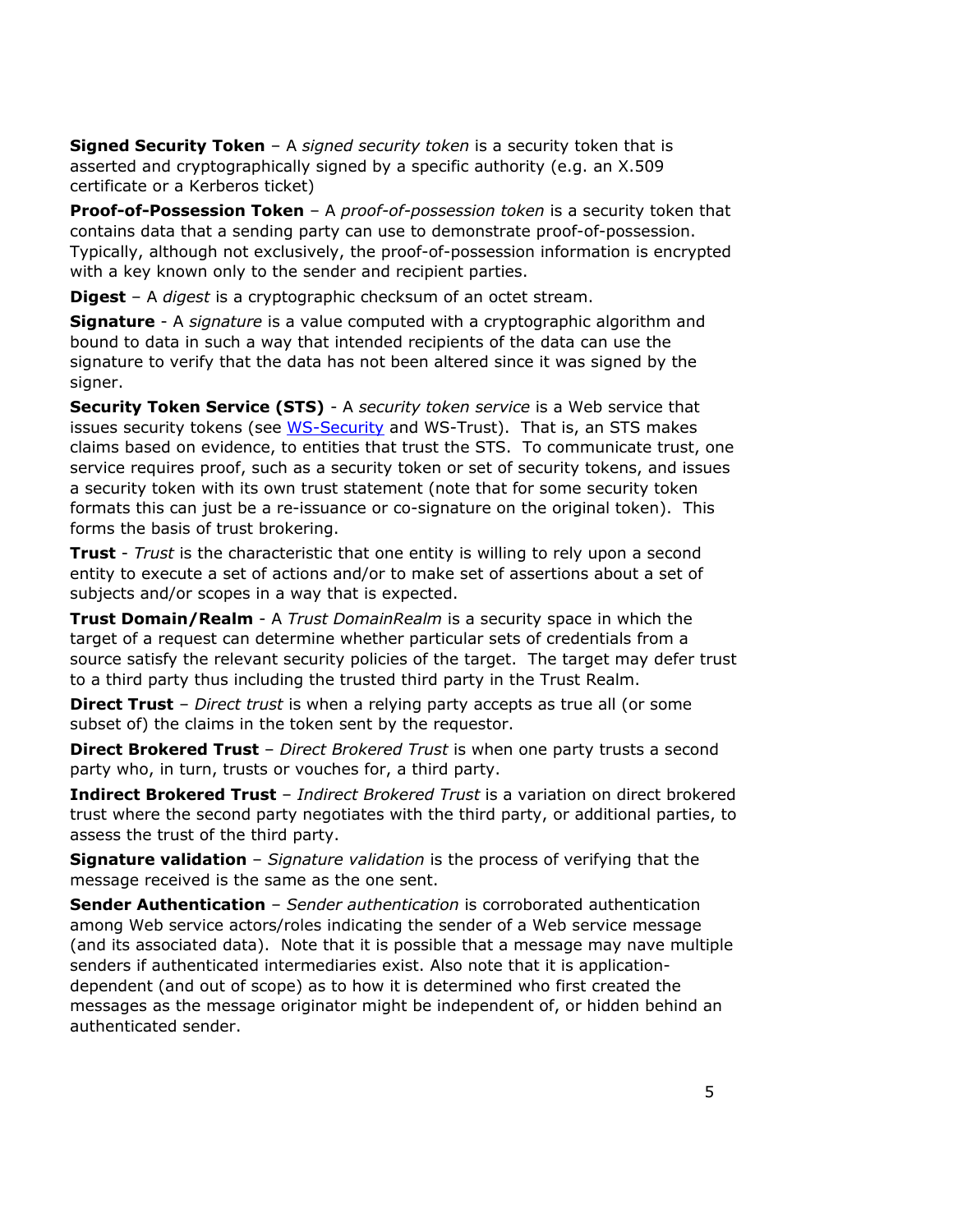**Realm or Domain** – A *realm* or *domain* represents a single unit of security administration or trust.

**Federation** – A *federation* is a trusted relationship established by a collection (at least two) of realms. The level of trust may vary, but typically includes authentication and may include authorization.

**Identity Provider** - *Identity Provider* is an entity that acts as a peer entity authentication service to end requestors and data origin authentication service to service providers (this is typically an extension of a security token service)

**Single Sign On (SSO)** – *Single Sign On* is an optimization of the authentication sequence to remove the burden of repeating actions placed on the end requestor. To facilitate SSO, an element called an Identity Provider can act as a proxy on a requestor's behalf to provide evidence of authentication events to 3rd parties requesting information about the requestor. These Identity Providers are trusted 3rd parties and need to be trusted both by the requestor (to maintain the requestor's identity information as the loss of this information can result in the compromise of the requestors identity) and the Web services which may grant access to valuable resources and information based upon the integrity of the identity information provided by the IP.

**Identity Mapping** – *Identity Mapping* is a method of creating relationships between identity properties. Some Identity Providers may make use of id mapping.

**Sign-Out** – A *sign-out* is the process by which a principal indicates that they will no longer be using their token and services in the realm can destroy their token caches for the principal.

# **2. Model**

The WS-Federation specification defines a model and set of messages for brokering trust and federating identity and authentication information across different trust realms. This chapter presents how this model is applied to active requestors such as Web services requestors.

The federation model described in WS-Federation builds on the foundation established by WS-Security and WS-Trust. Consequently, this profile defines mechanisms for requesting, exchanging, and issuing security tokens within the context of active requestors.

The model defined in this specification allows for support of different but compatible message exchanges. For example, the resource may act as its own security token service (STS) and does not use a separate service (or even URI) thereby eliminating some steps. It is expected that subsequent profiles will be defined to characterize specific exchange patterns.

## **3.1. Single Sign On**

Since *active requestors* are capable of issuing their own messages, they can make use of the mechanisms defined within WS-Security, WS-Trust, and WS-Federation.

At a high-level, policy is used to indicate communication requirements. Requestors can obtain the policy ahead of time or via error responses from services. In general,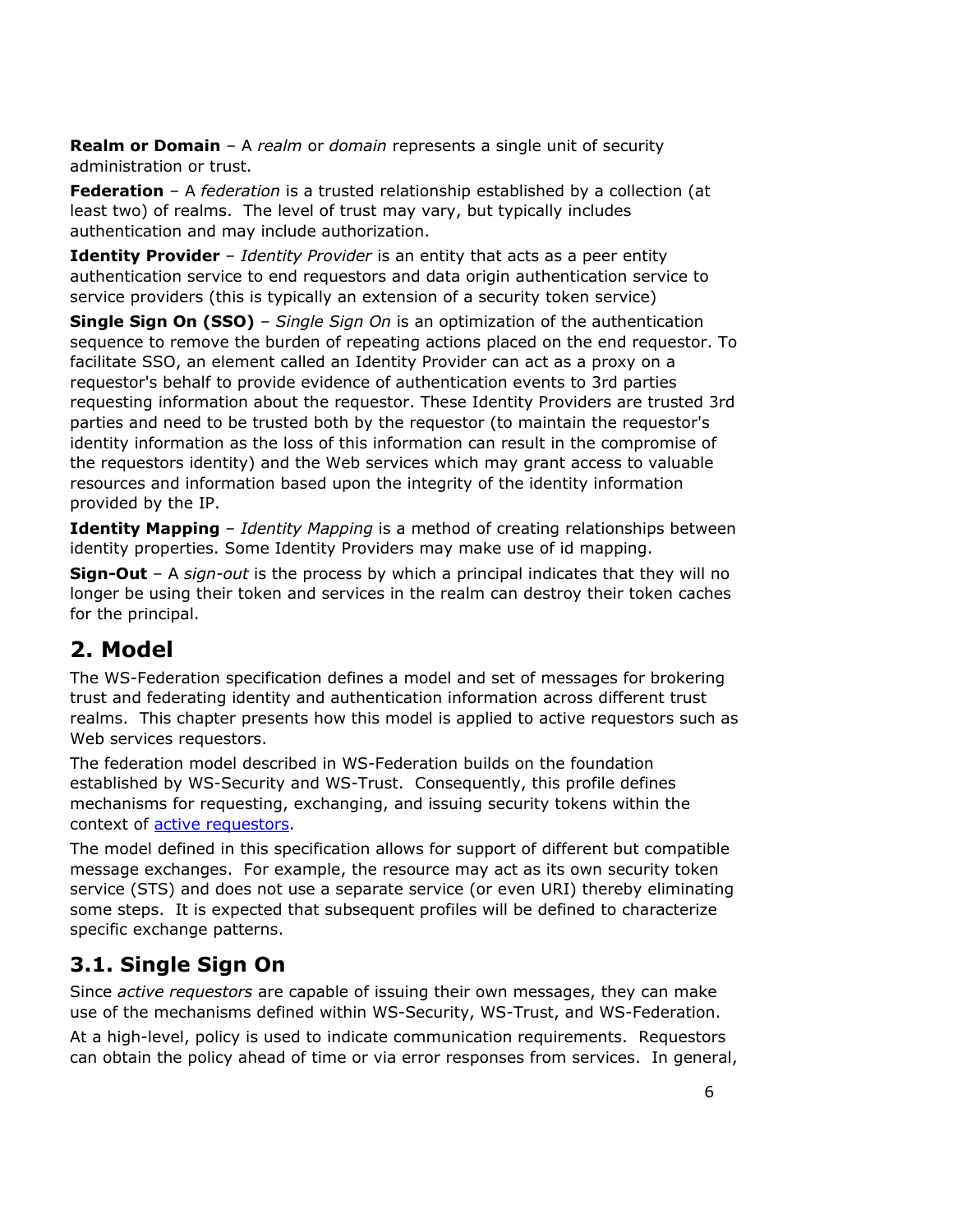requestors are required to obtain a security token (or tokens) from their Identity Provider (or STS) when they authenticate themselves. The IP/STS generates a security token for use by the federated party. This is done using the mechanisms defined in WS-Trust. In some scenarios, the target service acts as its own IP/STS so communication with an additional service isn't required. Otherwise the requestor may be required to obtain additional security tokens from service-specific or servicerequired identity providers or security token services. The figure below illustrates one possible flow.



While the example above doesn't illustrate this, it is possible that the WS-Trust messages for security tokens may involve challenges to the requestors. Refer to WS-Trust for additional information.

### **3.2. Sign-Out**

Just as it isn't typical for an active requestor to sign-in, it isn't typical to *sign-out* either. However, for those scenarios where this is desirable, the sign-out messages defined in WS-Federation MAY be used.

In situations where federated sign-out messages are desirable, The requestor's IP/STS SHOULD keep track of the realms to which it has issued tokens – specifically the IP/STS for the realms (or resources if different). When the sign-out is received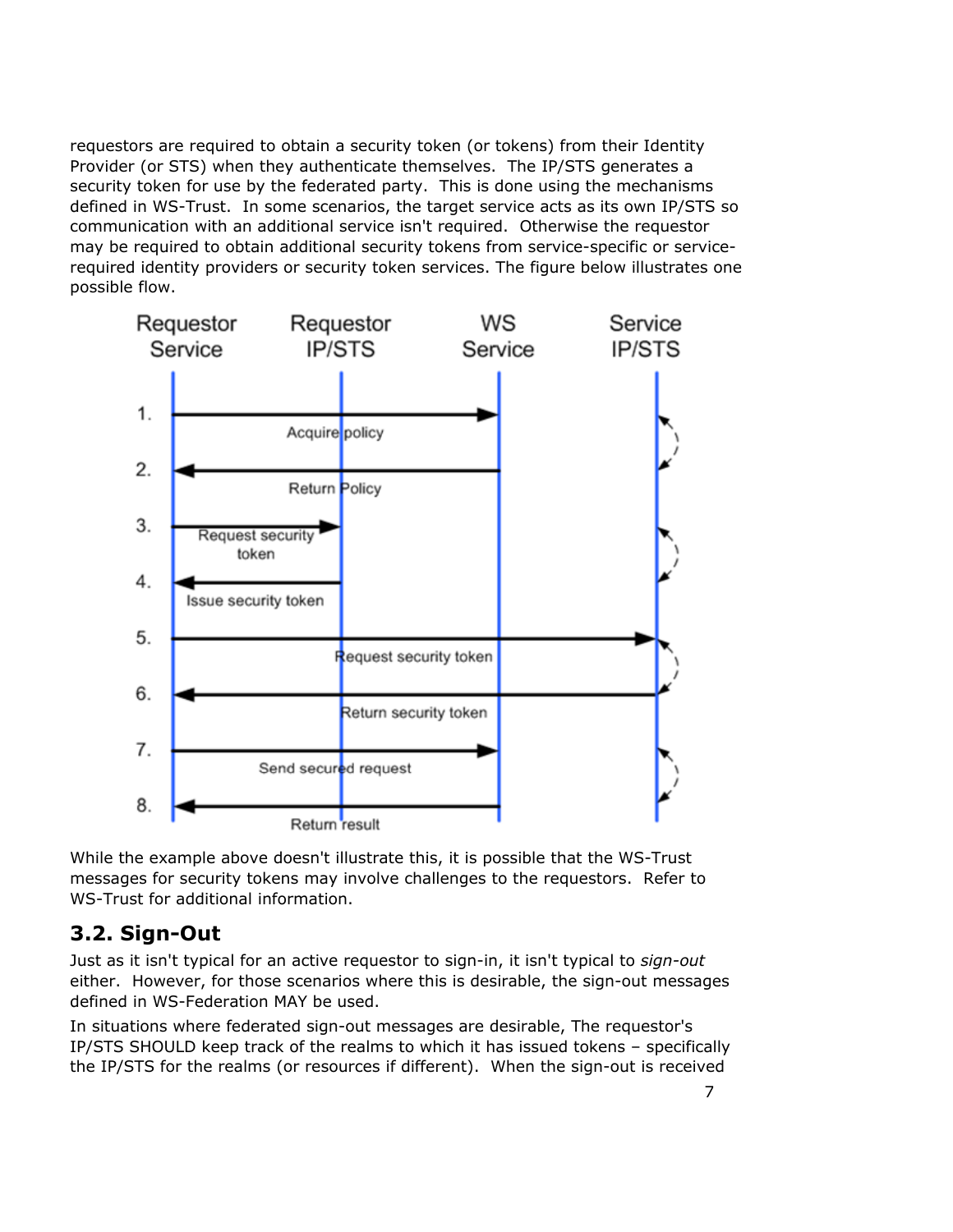at the requestor's IP/STS, the requestor's IP/STS is responsible for issuing federated sign-out messages to interested and authorized parties. The exact mechanism by which this occurs is up to the IP/STS, but it is strongly RECOMMENDED that the signout messages defined in WS-Federation be used.

When a federated sign-out message is received at a realm, the realm SHOULD cleanup any cached information and delete any associated state as illustrated in the figure below:



### **3.3. Attributes**

For active requestors, attribute services are identified via WS-Policy as described in WS-Federation. Web services and other authorized parties can obtain or even update attributes using the messages defined by the specific attribute service.

The figure below illustrates a scenario where a requestor issues a request to a Web service. The request may include the requestor's policy or it may be already cached at the service or the requestor may use WS-PolicyExchange. The Web service issues a request to the requestor's attribute service to obtain the values of a few attributes, WS-Policy may be used to describe the location of the attribute service. The service is authorized so the attributes are returned. The request is processed and a response is returned to the requestor.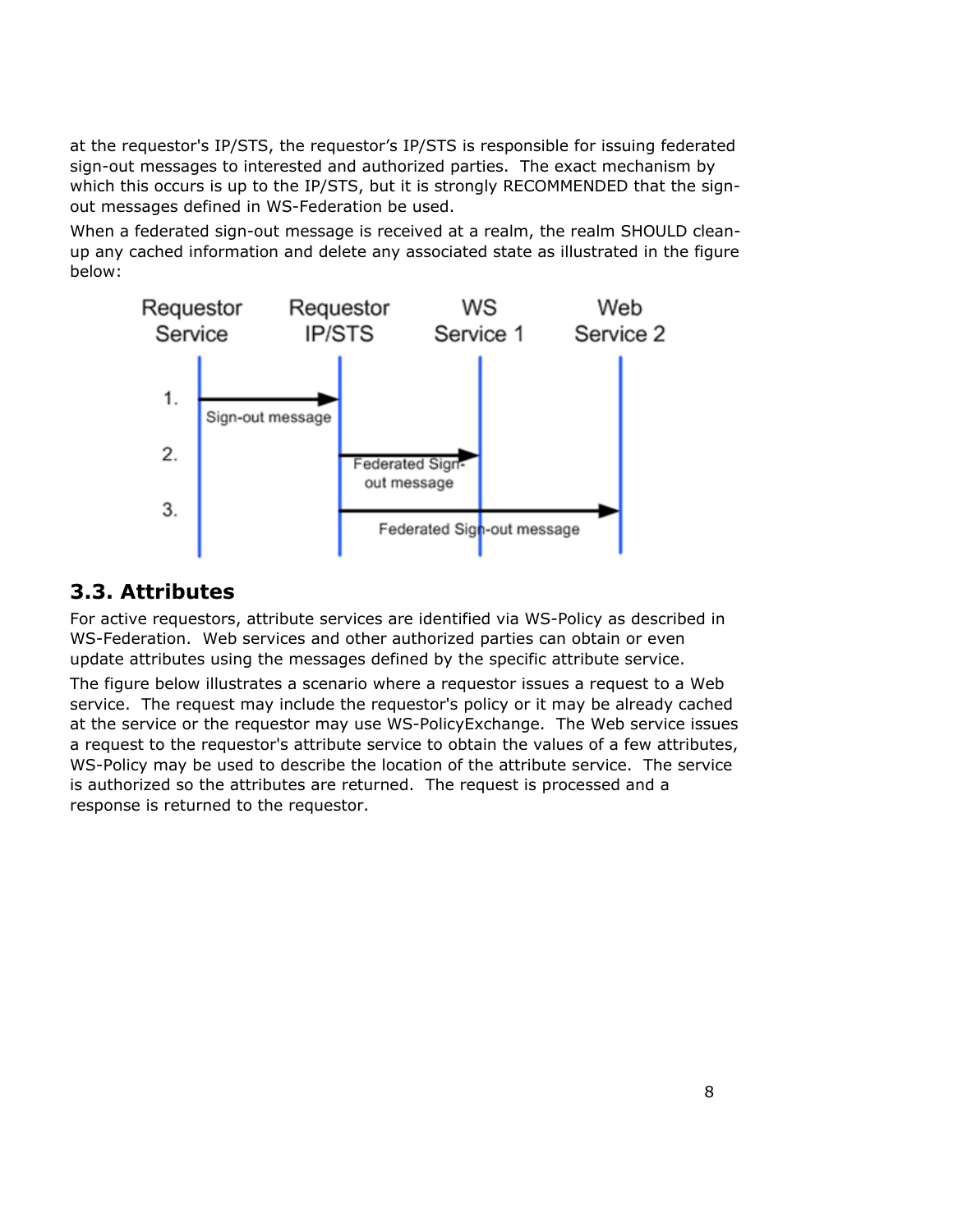

### **3.4. Pseudonyms**

For active requestors, pseudonym services are identified via WS-Policy as described in WS-Federation. Services and other authorized parties can obtain or manage pseudonyms using the messages defined in WS-Federation.

The figure below illustrates a scenario where a requestor issues a request to a Web service. The request may include the requestor's policy and the location of the requestor's pseudonym service or it may be already cached at the Web service. The Web service issues a request to the requestor's pseudonyms service to obtain the pseudonyms that are authorized by the security token. The Web service is authorized so the pseudonym is returned. The request is processed and a response is returned to the requestor.

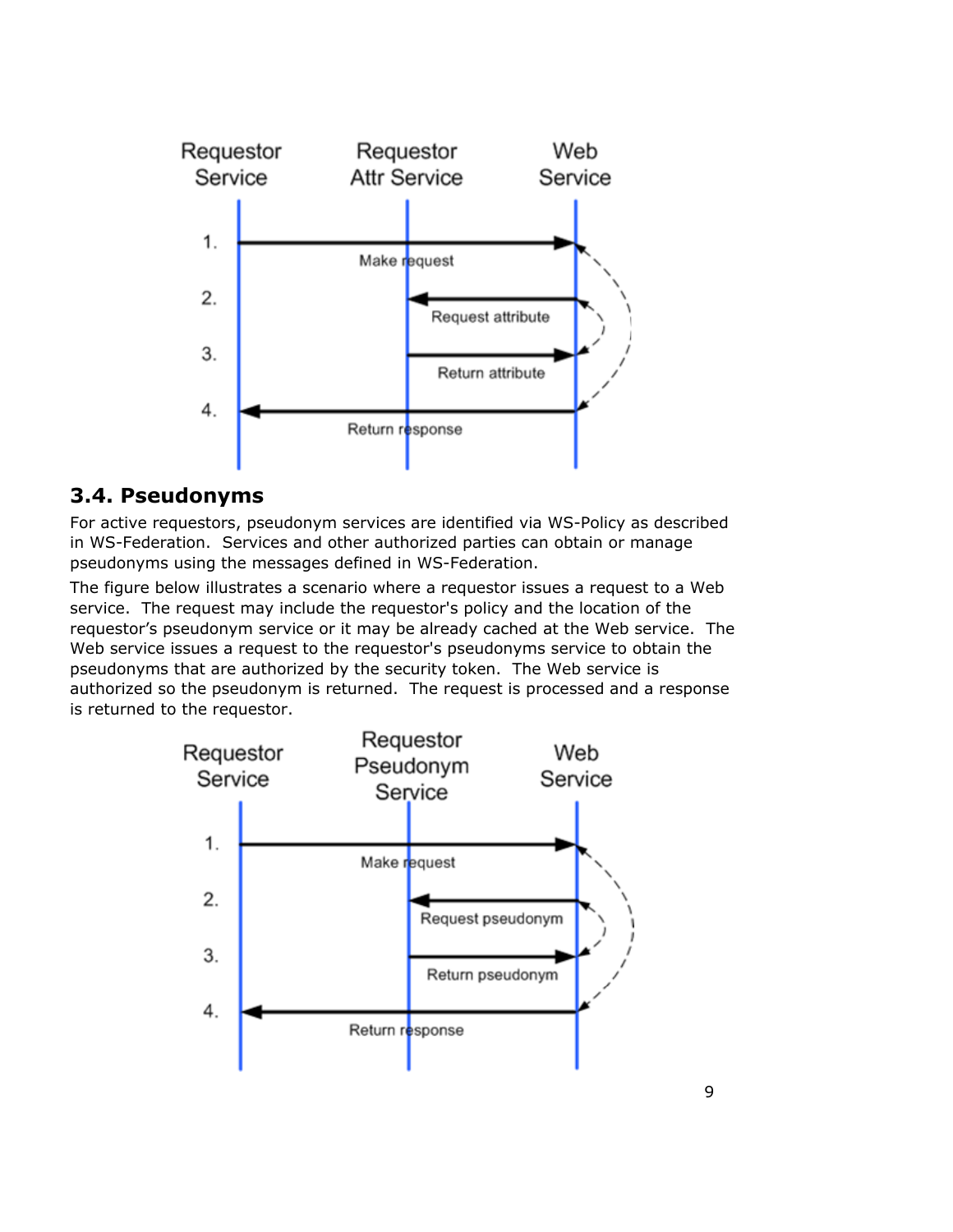As described in WS-Federation, the pseudonym and IP/STS can interact as part of the token issuance process. The figure below illustrates a scenario where a requestor has previously associated a pseudonym and associated security token for a specific realm. When the requestor requests a security token to the domain/realm, the pseudonym and token are obtained and returned to the requestor. The requestor uses these security tokens for accessing the Web service.



## **4. Syntax**

This section defines the syntax for the federation mechanisms described in the model above.

## **4.1. Requesting Security Tokens**

Security tokens are requested using the <RequestSecurityToken> message defined in the WS-Trust specification.

## **4.2. Returning Security Tokens**

Security tokens are returned using the <RequestSecurityTokenResponse> message defined in the WS-Trust specification.

## **4.3. Sign-Out Syntax**

Explicit sign-out notification is performed using the <SignOut> message defined in the WS-Federation specification.

Similarly, federated sign-out messages use the same message element.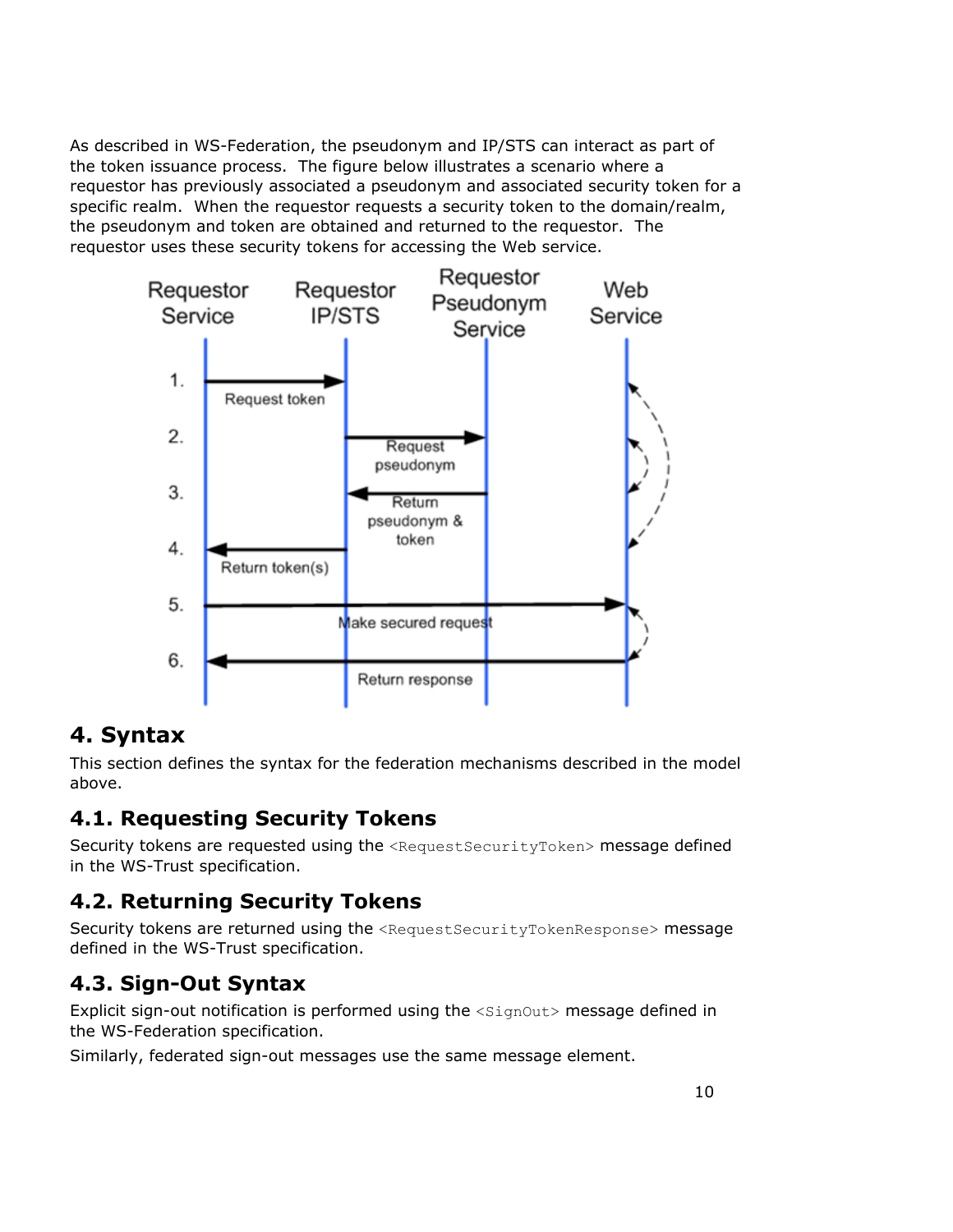## **4.4. Attribute Requests**

Attributes are requested and updated using messages specific to the attribute services as described in the WS-Federation Specification. This specification doesn't mandate a specific attribute store technology.

## **4.5. Pseudonym Requests**

Pseudonyms are requested and updated using the messages and mechanisms described in the WS-Federation specification.

# **5. Detailed Example**

This section provides a detailed example of the protocol defined in this specification. The exact flow can vary significantly; however, the following diagram and description depict a *common* sequence of events.

In this scenario, an active requestor is attempting to access a service which requires security authentication to be validated by the resource's security token service.



**Step 1: Acquire Policy**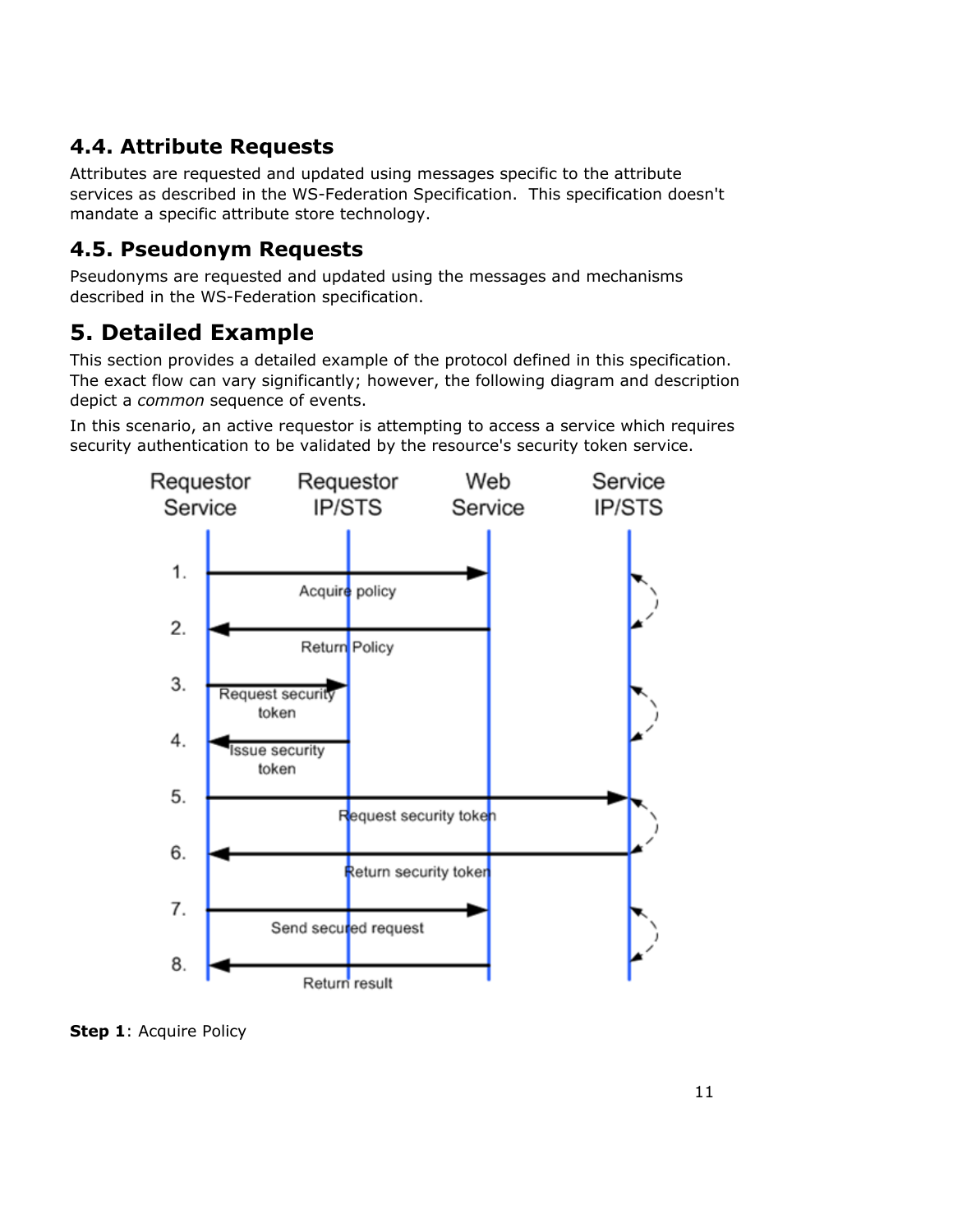If the requestor doesn't already have the policy for the service, it can obtain it using the mechanisms defined in WS-MetadataExchange.

### **Step 2**: Return Policy

The requested policy is returned using the mechanisms defined in WS-MetadataExchange.

### **Step 3**: Request Security Token

The requestor requests a security token from its IP/STS (assuming short-lived security tokens) using the mechanisms defined in WS-Trust (<RequestSecurityToken>)

### **Step 4**: Issue Security Token

The IP/STS returns a security token (and optional proof of possession information) using the mechanisms defined in WS-Trust (<RequestSecurityTokenResponse> and <RequestedProofToken>)

**Step 5: Request Security Token** 

The requestor requests a security token from the Web services IP/STS for the target Web service using the mechanisms defined in WS-Trust (<RequestSecurityToken>). Note that this is determined via policy or some out-of-band mechanism.

**Step 6**: Issue Security Token

The Web service's IP/STS returns a token (and optionally proof of possession information) using the mechanisms defined in WS-Trust (<RequestSecurityTokenResponse>)

### **Step 7: Send secured request**

The requestor sends the request to the service attaching and securing the message using the issued tokens as described in WS-Security.

### **Step 8**: Return result

The service issues a secured reply using its security token.

# **6. Additional Examples**

This section presents interaction diagrams for additional active requestor scenarios.

# **6.1. No Resource STS**

The figure below illustrates the resource access scenario above, but without a resource STS. That is, the Web service acts as its own STS: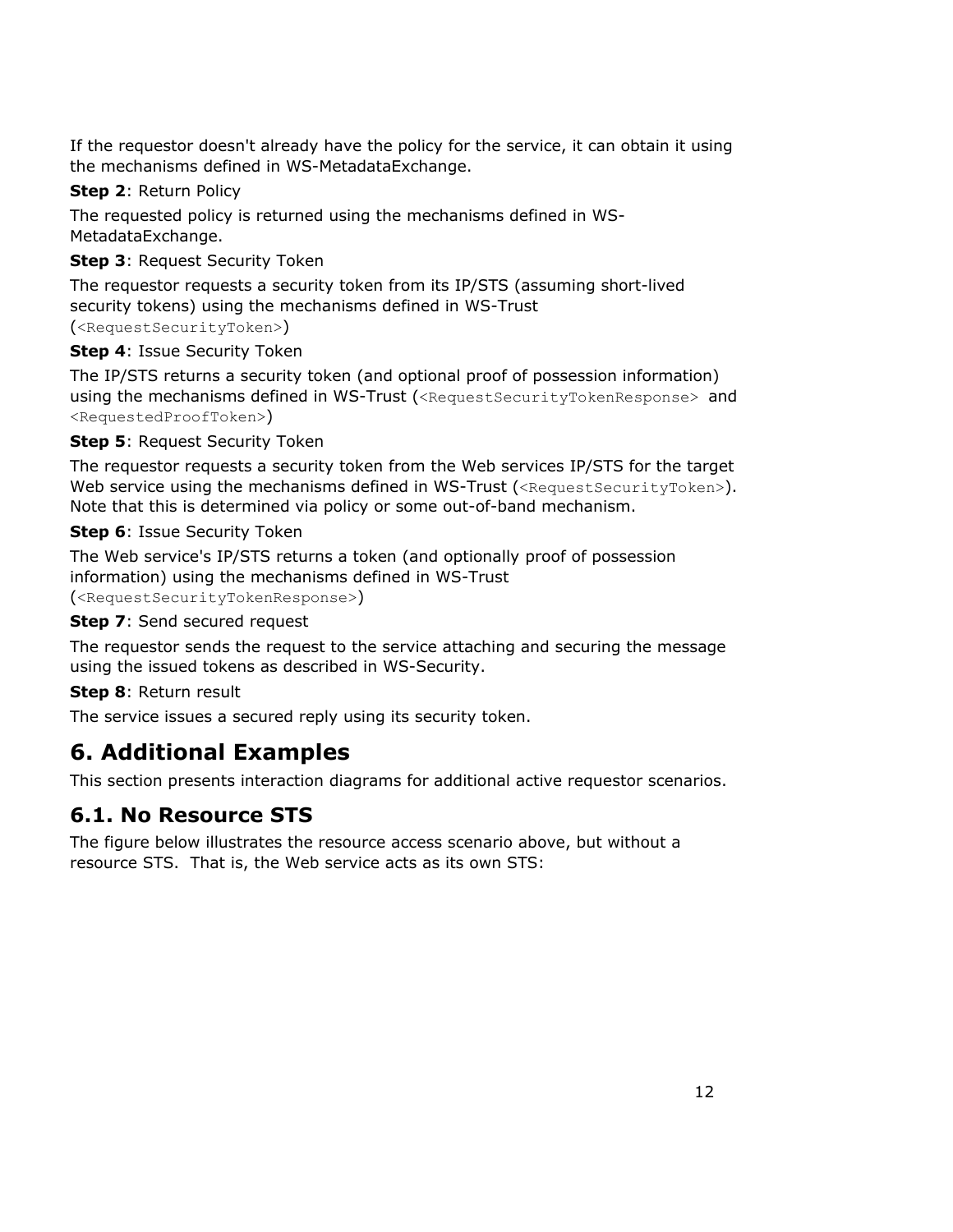

# **6.2. 3rd-Party STS**

The figure below illustrates the resource access scenario above, but trust is brokered through a 3rd-party STS: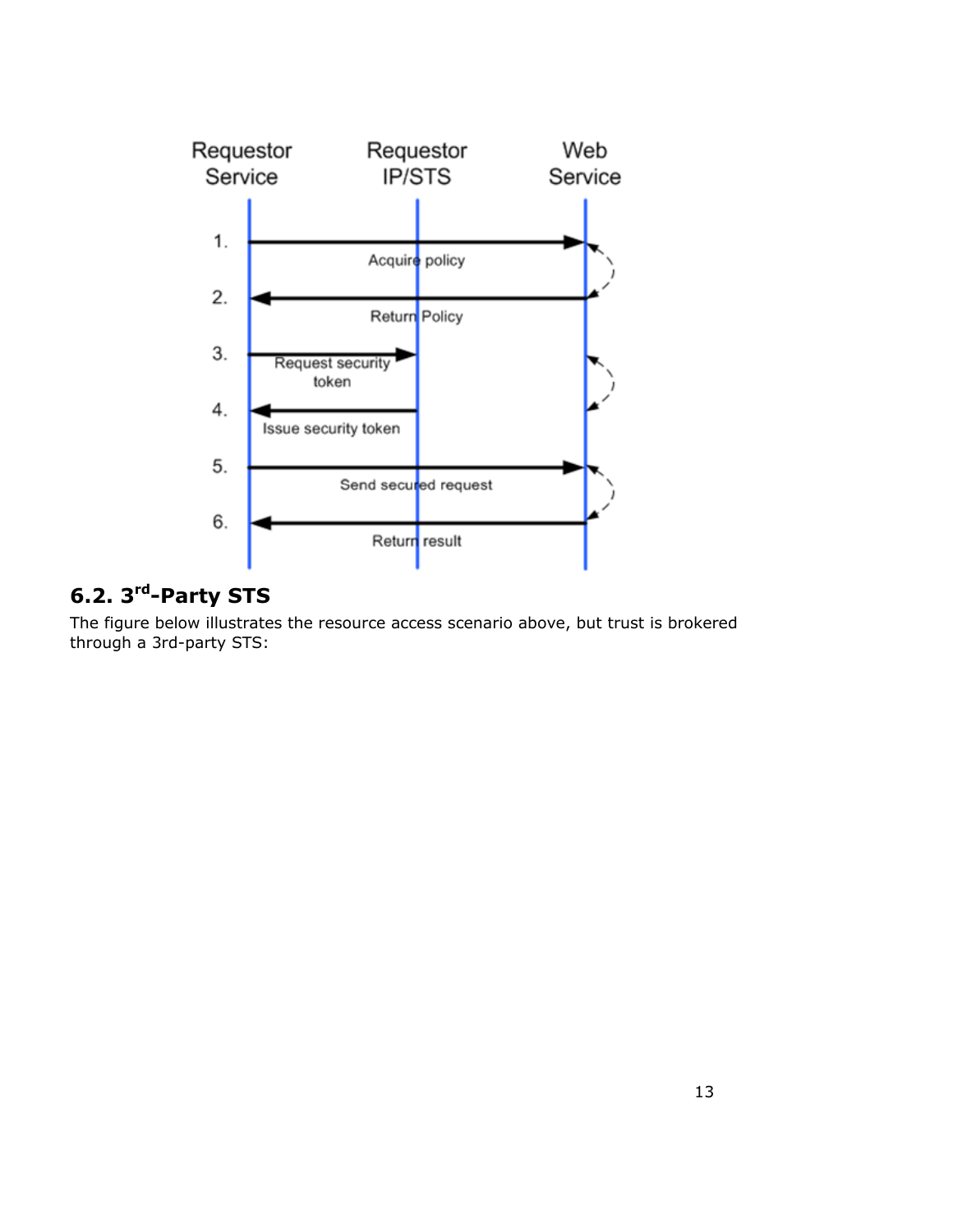

Note that 3<sup>rd</sup>-Party IP/STS is determined via policy or some out-of-band mechanism.

### **6.3. Delegated Resource Access**

The figure below illustrates where a resource access data from another resource on behalf of the first resource: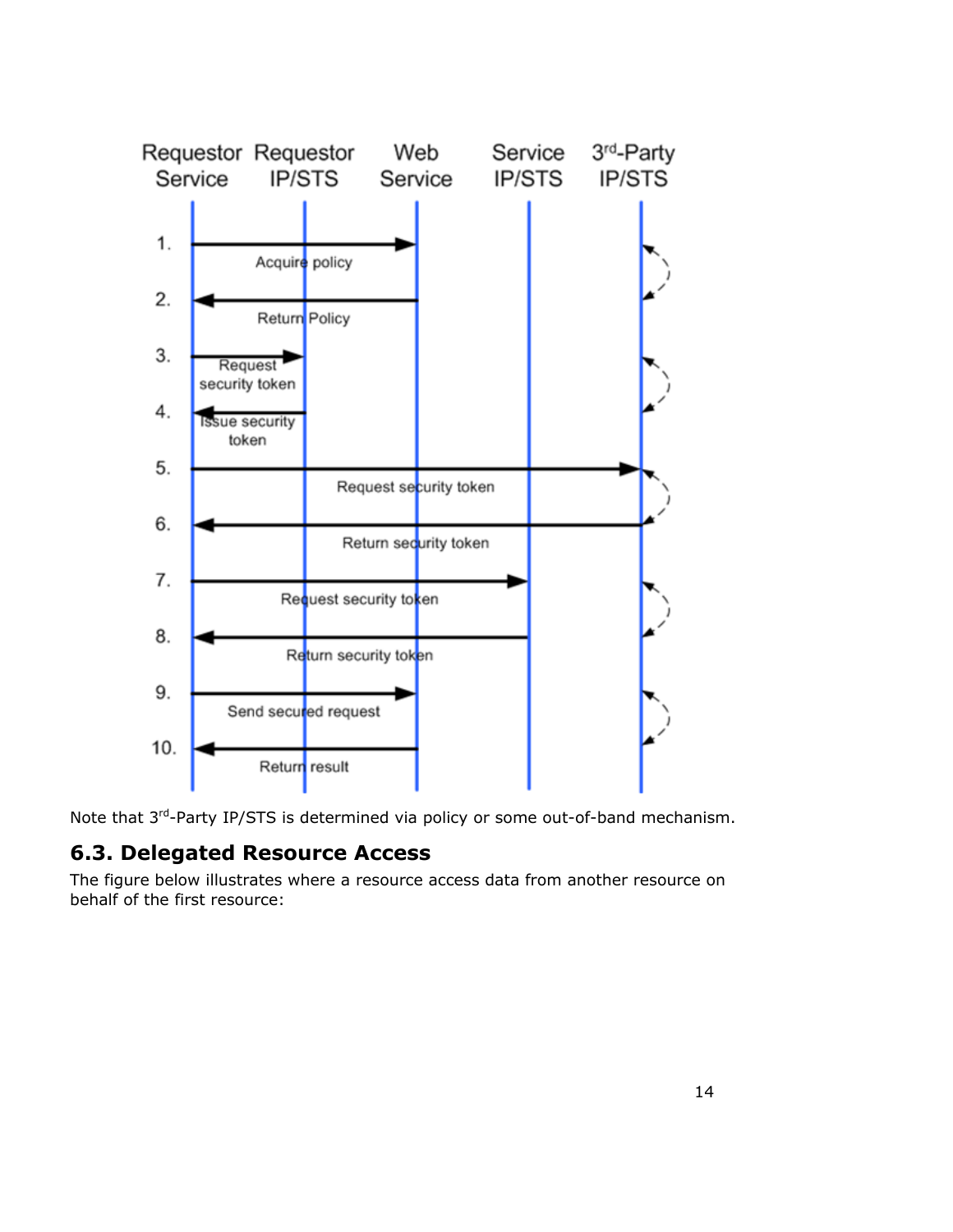

In this example, the requestor used a <RequestSecurityTokenResponse> as defined in WS-Trust to issue the delegation token in Step 1. This provides to Web Service 1 the necessary information so that Web Service 1 can act on the requestor's behalf as it contacts Web Service 2.

# **7. Security Tokens**

When accepting security tokens, recipients SHOULD:

- Verify the token is formatted correctly
- Verify STS signature
- Verify the token validity interval
- Verify properties requested by policy such as required authentication type, maximum time since authentication instant (e.g. a password must have been submitted within 1 hour), identity properties etc.

This chapter describes token format-specific requirements but it does not mandate usage of a particular token type.

# **7.1. X.509v3**

This specification places the following requirements on X.509 tokens:

- Tokens MUST contain the name of the issuing authority and a signature of the issuing authority over the whole token unless a secure channel is used to communicate the token. That is, a signature element over the assertions. Note that it is RECOMMENDED that a signature be used even if a secure channel is used.
- Tokens MUST contain the subject identifier uniquely identifying the subject for whom the token was granted. X.509 does not specify rules for Principal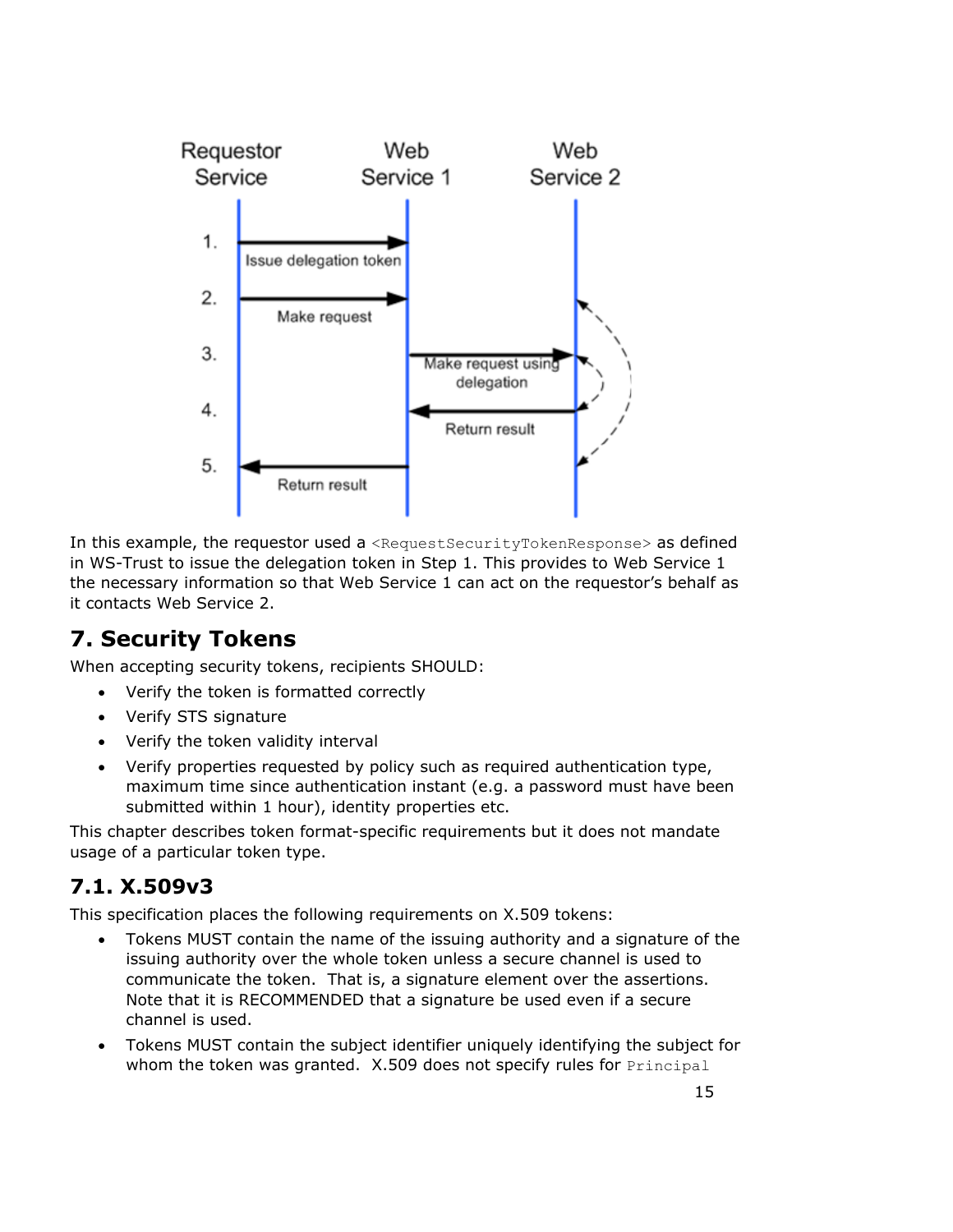field. X.509 tokens conformant with this specification SHOULD assure the principals issued are unique across realms and also the realm SHOULD be derivable from the principal name.

- Tokens MAY contain the time of initial authentication, validity interval and the type of authentication that was performed.
- Tokens MAY contains Certificate Revocation Information, such as a CRL distribution point
- X.509 certificates MUST be carried within a wsse: BinarySecurityToken element whose ValueType is wsse:X509v3.

# **7.2. Kerberos**

This specification places the following requirements on Kerberos tokens:

- Kerberos ticket-granting tickets MUST be carried within a wsse:BinarySecurityToken element whose ValueType is wsse:Kerberosv5TGT.
- Kerberos service tickets MUST be carried within a wsse:BinarySecurityToken element whose ValueType is wsse:Kerberosv5ST.
- The symmetric key used SHOULD be derived from the desired realm

# **7.3. XrML**

This specification places the following requirements on XrML tokens:

- Processors that MUST support the  $xrm:insuer$  element with and without contained signatures. Processors SHOULD NOT include a contained signature unless the xrml:license conveys the key (directly or indirectly).
- Tokens that contain signatures in one or more xrml: issuer elements MUST declare all XML namespaces on the xrml: license element.
- Processors MUST include an xrml:issuer element identifying the issuer under xrml:details.
- Processors MUST include within the xrml:issuer element an xrml:validityInterval when the xrml:license token conveys the key (directly or indirectly). The xrml:validityInterval MUST contain both xrml:notBefore and xrml:notAfter elements.
- Tokens SHOULD contain a recipient identifier indicating the scope of usage (such as the resource or realm) - this is represented by grant resource, with the tacit assumption that the realm is used.

# **7.4. SAML**

This specification places the following requirements for SAML tokens:

• Tokens MUST contain a signature of the issuing authority over the whole token unless a secure channel is used to communicate the token. That is, a signature element over the SAML assertion. Note that it is RECOMMENDED that a signature be used even if a secure channel is used.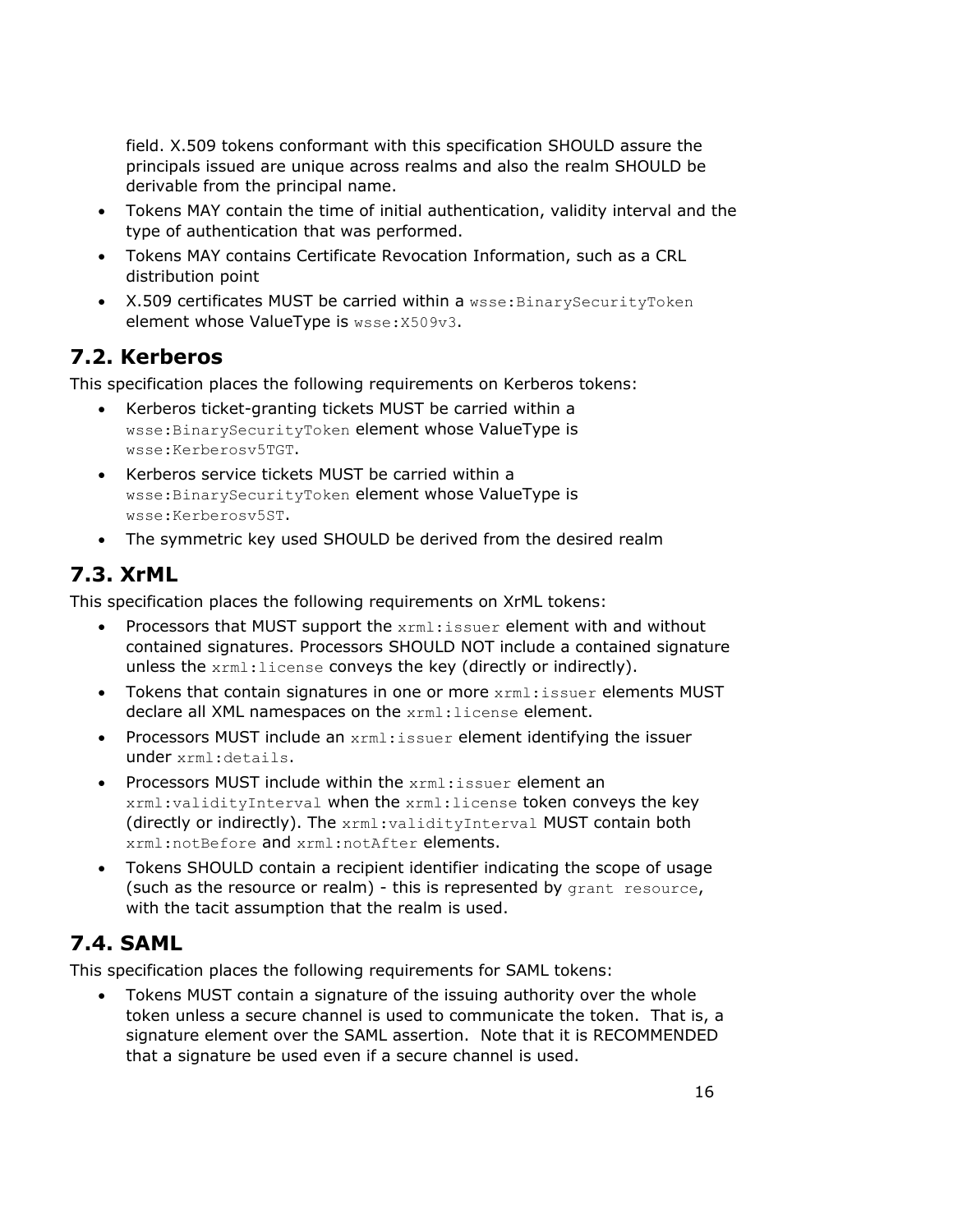- Tokens MUST contain the subject identifier uniquely identifying the subject for whom the token was granted. SAML does not specify rules for NameIdentifier element. The SAML assertions conformant with this specification SHOULD assure the identifiers issued are unique across realms and also the realm SHOULD be derivable from the subject identifier.
- Tokens SHOULD contain a recipient identifier indicating the scope of usage (such as the resource or realm) - the AudienceRestriction or Recipient elements in the SAML assertion.
- Tokens MUST contain the time of initial authentication, validity interval and the type of authentication that was performed. The validity interval in the SAML assertion is satisfied by the NotBefore and NotOnOrAfter attributes of the Conditions element. The initial authentication type and time are covered by the attributes of AuthenticationStatement element.
- Tokens MAY contain additional identity information. If they do, the schema describing the additional information MUST be understood by the recipient or the token MUST be rejected.

## **8. Error Handling**

Errors are handled using the mechanisms described in the WS-Security, WS-Trust, WS-Federation, and any referenced specifications. No additional error semantics or error codes are defined by this specification.

# **9. Security Considerations**

This section outlines security considerations beyond those identified in WS-Federation and other Web service security specifications.

If a security token is not self-securing, it SHOULD be included in some form of message integrity mechanism such as the mechanisms described in WS-Security.

If privacy is a concern, the security tokens MAY be encrypted for the authorized recipient(s) using the mechanisms described in WS-Security.

# **10. Acknowledgements**

This specification has been developed as a result of joint work with many individuals and teams, including:

Tim Hahn, IBM Heather Hinton, IBM Bronislav Kavsan, RSA Security Anthony Moran, IBM Robert Philpott, RSA Security Yordan Rouskov, Microsoft Shane Weeden, IBM Jeff Spelman, Microsoft

### **11. References**

[KEYWORDS]